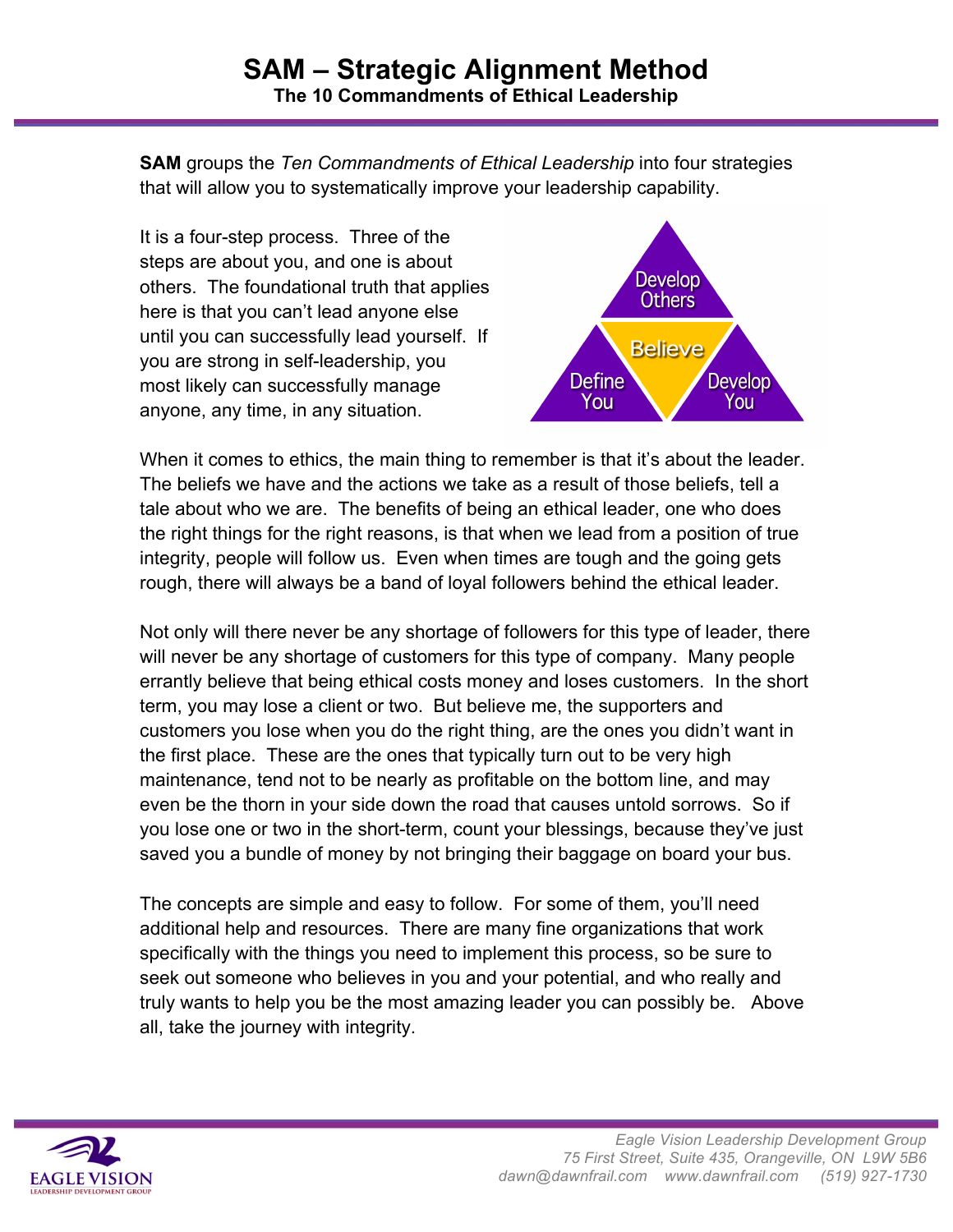### **Step 1 – Define You**

#### *I Develop a Vision*

Every successful company has a vision of some sort. Your ability to define, articulate and breathe life into your vision will significantly impact your ability to mobilize your team to action. Much of the power in this step is in developing the vision. The work that you will need to do in order to get to the point of vivid articulation will do wonders in inspiring you and igniting the passion in your heart. You then need to take that passion and transfer it from your heart to the hearts of those on your team. You do this by talking about it, sharing stories about it and living it.

### II Characterize Integrity

Defining your integrity and your character gives you consistency in your decisions and your actions. Each leader needs to identify their core beliefs and values. There are many core beliefs that cut across all cultures, like truth and justice, but what about the others? We also need to be able to prioritize our beliefs because inner conflict often occurs when we have to choose between two things we believe in. That's when we need some objective help in making decisions. If we've identified what's most important to us and in what order, and we've done that during non-crisis times, it can help us during emotionallycharged times when our objective judgment can be impaired.

### *III Lead the Way*

Your actions say more about you than anything. Your actions must align with your thoughts and your words. An ethical leader can't say one thing and do another. You must be willing and able to walk your talk. It starts with being able to articulate what your integrity 'looks like'. Can you describe what 'honesty' looks like at a very specific and behavioural level? Does it mean telling the truth no matter what? Or is it more important to not hurt anyone's feeling in the process of telling the truth? Once you know the associated behaviour with each of your values, now you can determine if you're walking your talk, and even measure it if need be. All that's left is the execution - the follow through, of what your words said to begin with. Of course, we all know that's the hardest part.

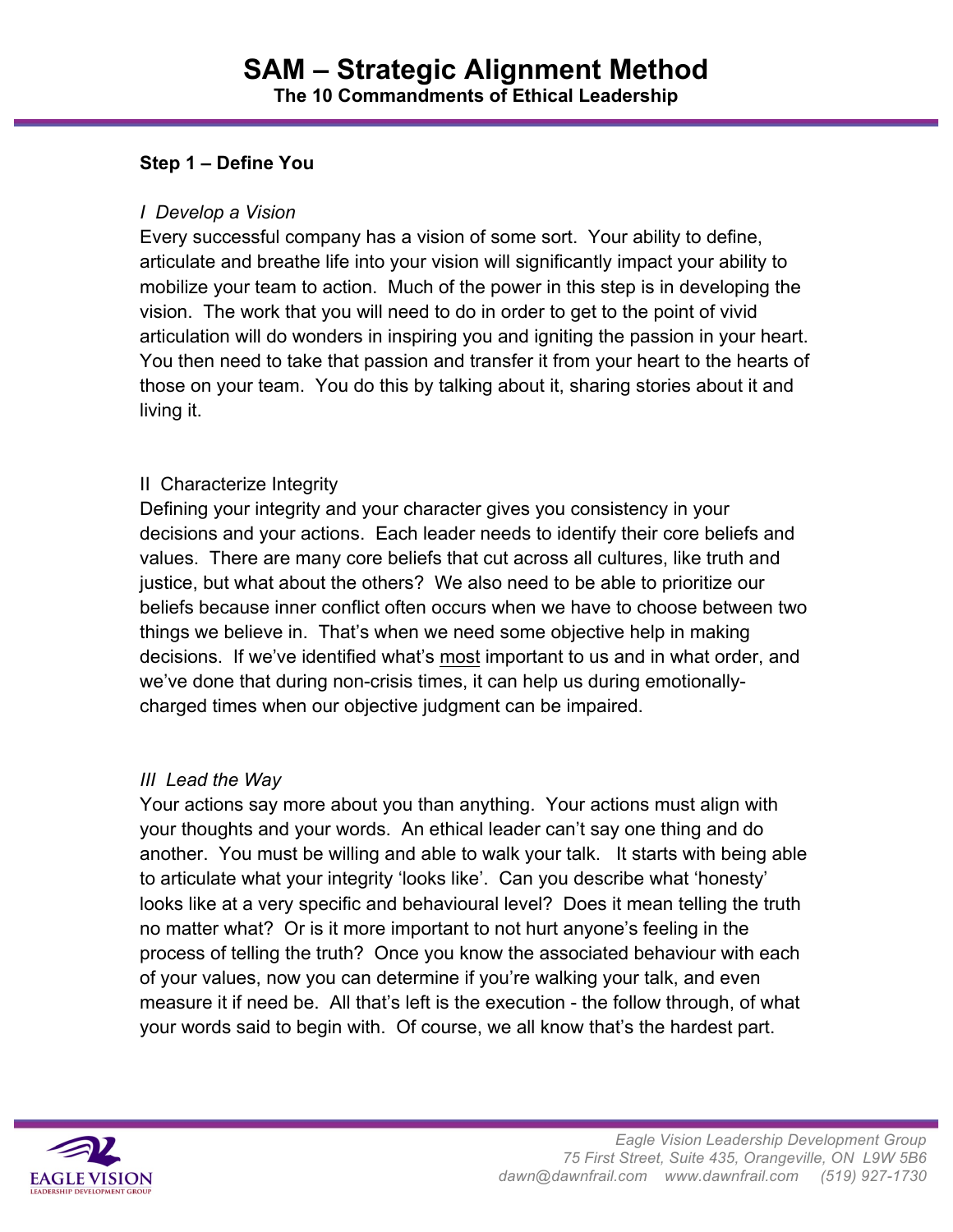# **Step 2 – DEVELOP YOU**

#### *IV Esteem Insight*

Each person has different gifts and talents. It's not always easy to know what they are, but it's up to us to figure out what they are for us, and then develop and use them. Part of what makes this journey difficult is that it takes real courage to define what we're good at, simply because the exercise forces us to define what we're not good at. Whether through self-reflection and investigation, or through receiving feedback from others, it's important to understand the strengths and weaknesses inherent in our own personality. This can help you discover your true calling, and make a huge difference in your personal development. Also take the time to figure out your best learning style, your conflict handling style and the key drivers that cause you to resist change. Often when we take a deep, hard look in the mirror, we don't like what we see. It takes courage to recognize our own reflection, and then do something proactively about the things we don't like.

### *V Love Learning*

Today's job security is all about the ability to learn, and learn quickly. The world is changing at such a rapid pace that the knowledge that got you to yesterday will soon be obsolete and not able to get you to tomorrow. A great leader must continually learn and grow. Innovation demands constant change and constant change demands constant learning. Loving learning begins with understanding your natural learning style, and working with it, instead of against it. When you do, you'll find that you learn faster and retain more with less effort. Now learning is a tremendously enjoyable task.

### *VI Guard Your Heart*

Being an Ethical Leader means you'll sometimes have to take a stand when no one else is on your side. You'll need courage to remain standing for what you believe in. As the leader your people will sometimes balk at your coaching and despite your best efforts, will disappoint you and turn on you. That can sometimes be painful. When people come against us, our ideas and our values, it can be difficult to not take it personally. But that's exactly what we must not do. Once we take things personally, we get mad, we get offended and we lose sight of what's really important. Above all, we must not take the words that others say to us or about us, to heart. We lessen our ability to make rational decisions, and that can be the undoing of even the strongest Ethical Leader.

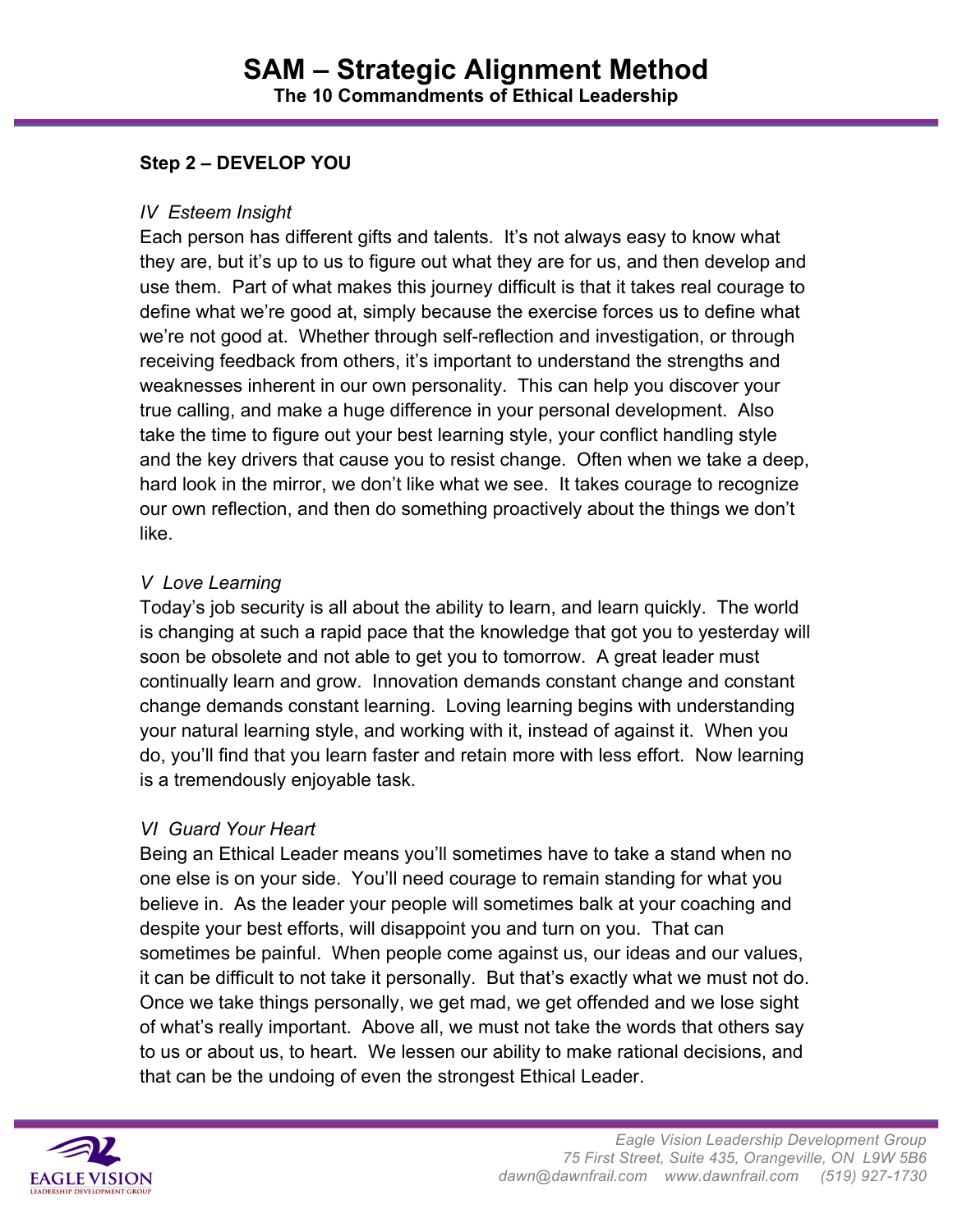## **Step 3 – DEVELOP OTHERS**

#### *VII Invest Wisely*

How you invest your personal resources (physical, mental and emotional) will have a major impact on how long you are able to sustain your success. The truth is, there will never be enough of you to go around and you must sometimes make some hard decisions about what you'll do, when, and with whom. Be sure to invest your time in people and activities that provide a return on your investment. Spending time on your trouble areas or in crisis mode may seem important at the time, but if it doesn't give you much of a return on your investment, it's an unwise use of time. On the other hand, when you invest in your greatest opportunity people and projects, now you're making a smart investment.

### *VIII Exercise Humility*

Humility is not about being weak, timid or permissive. It is about having the strength of character to see that while you may have strengths that others do not, that doesn't make you a better person. Humility is about controlling your pride, and not becoming arrogant. Humility is about valuing the contributions of others, no matter how big or how small. Humility is always about making other people feel special when they are around you. Humility is being teachable, regardless of who the teacher may be. Like a muscle in the body, it takes regular exercise to keep both our successes and our failures from going to our heads, and distorting our vision. A great leader knows that it's not about them, it's about the people who follow them.

### *IX Leverage Loyalty.*

Loyalty exists when a strong relationship exists between the leader and the follower. It exists when the follower believes without a shadow of doubt that the leader has their best interests, and their future, at heart. Loyalty is a direct manifestation of the amount of trust and respect you have earned. To earn this degree of loyalty, you must be a strong servant leader. You must be willing to help your people be the best they can be and you will create a rapport that will stand the test of time and will weather any storm.